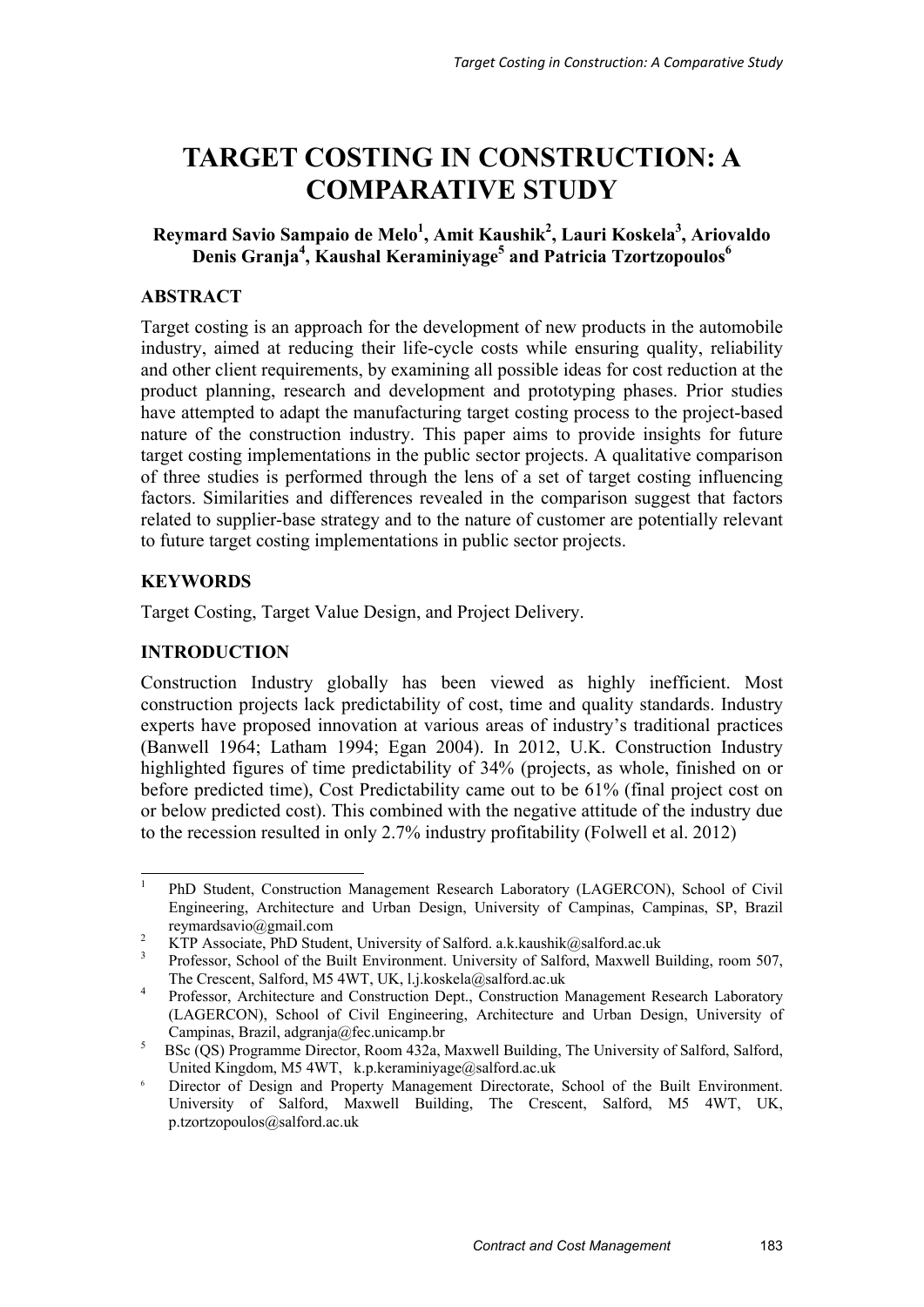Construction clients have increased level of expectations, this combined with under performance has led to growing dissatisfaction amongst the clients (Santos et al. 2000). Studies have indicated that major obstacles for improving the industrywide performance are fragmented process and confrontational relationship structure in the industry (Egan 2004). Fragmentation and confrontational relationships are due to traditional practices, where the fragmented process and efforts of project professionals aim to deliver the project, which results in inefficiencies at various levels like, confrontational attitude and behaviour amongst the delivery team, reducing the quality and predictability of the product (Building) simultaneously rising its production cost (Latham 1994; Egan 2004). To address this problem, Egan (2004) and Latham (1994) highlighted two strategies; focus the customer, team and process integration in the product development. The focus is required to shift from individual responsibilities and tasks inside respective silos towards the overall need of the project.

Similar solutions can be found in the manufacturing industry highlighting how they manage the process of developing and manufacturing a product, delivering it in set constraints (cost, time, etc.) and managing profit simultaneously. Similarity in manufacturing product development and construction project delivery processes opens an opportunity for target costing in construction (Zimina et al. 2012).

Prior studies have attempted to adapt the manufacturing target costing process to the project-based nature of the construction industry. However, target costing is not a static approach but an adaptive/dynamic one. As target costing adaptation efforts continue, its diffusion across different projects, different types of owners (public and private), and different countries or cultures might face many challenges. However, far too little attention has been paid to environment-specific characteristics, which may influence target costing adoption and consequently success.

Aiming to fill this gap, this paper seeks to analyze similarities and differences between three previous studies in public sector projects in construction by comparing them with a set of target costing influencing factors. The motivation behind the comparison is to provide insights for future target costing applications under these conditions.

The outline of the paper is as follows. First, a brief overview of the target costing manufacturing approach is presented. Then, three studies reporting attempts of adapting target costing in the public sector are briefly summarized. Third, the research method is explained, followed by a qualitative analysis of the three studies through the lens of Cooper and Slagmulder's factors. Finally, the implications and limitations of this paper are discussed in the conclusions.

# **TARGET COSTING IN MANUFACTURING INDUSTRY**

Initiated in Car Manufacturing Industry, Target costing is an overall profit management process which enables to set quality, price, reliability, delivery terms  $\&$ targets at the time of product planning & development to meet customer's perceived needs and interest. The achievement of these targets is simultaneously attempted in all areas from upstream to downstream processes (Shoten 1996). Target costing approach has been described in the simple equation:

Target Cost = Target Price – Target Profit.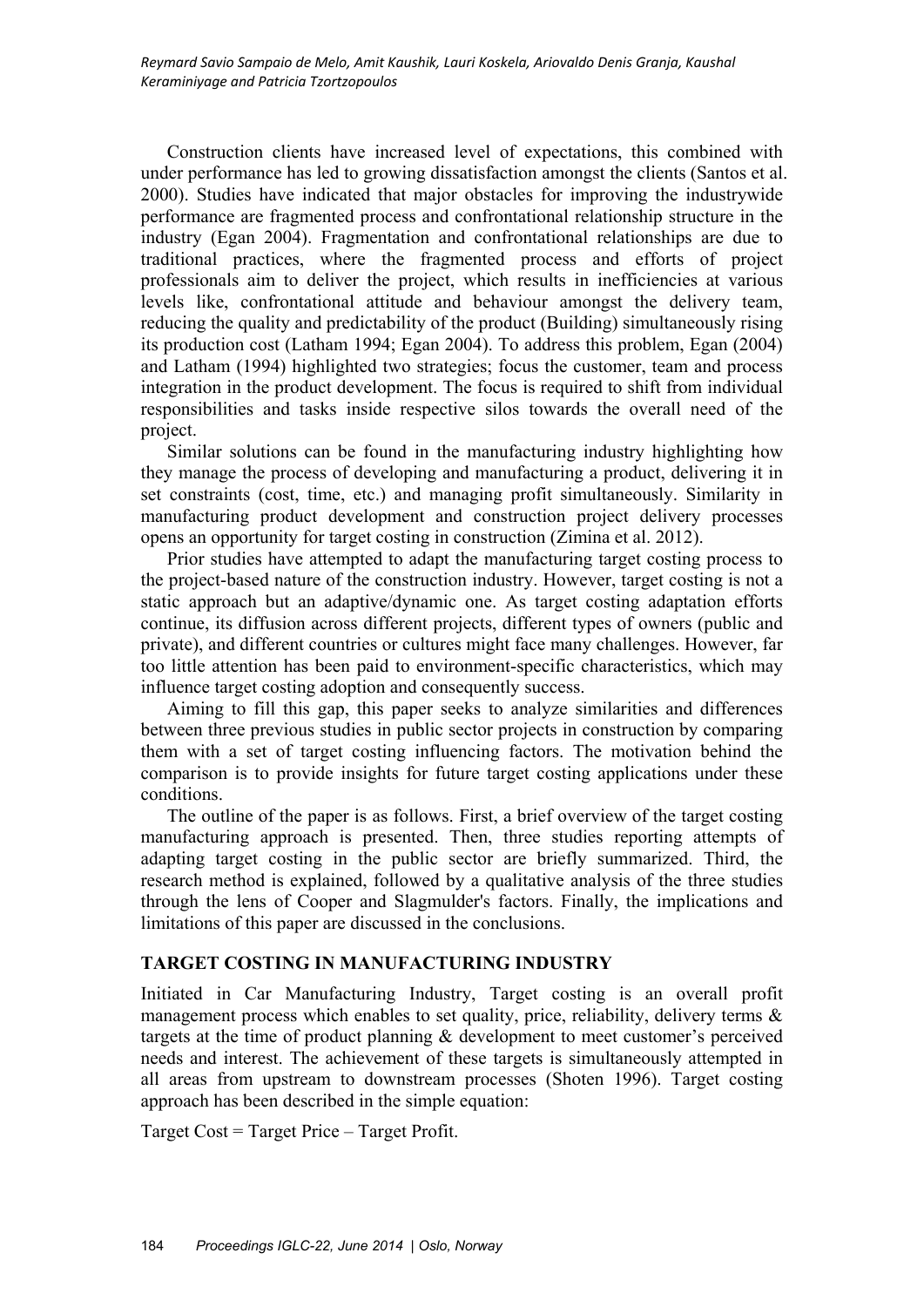Price and profit are treated as variables determined by various external competitive forces in the market and industry. The target cost is an outcome of the targeted profit over the Target Price. The firm has to manage the cost to meet the external constraints (Ansari et al. 2007). Target costing development can be noted over last 30 years in the Japanese car manufacturing industry. Nissan and Toyota were early adopters of target costing (Nicolini et al. 2000). It was combined with Value engineering and developed as an overall cost management programs in the Japanese industry (Cooper and Slagmulder 1997).

 Cooper and Slagmulder (1997) proposed a generic structure of the TC process divided in three main section: market-driven costing, product-level target costing and component-level of target costing. The market-driven costing plays a key role in determining allowable costs. The product-level target costing disciplines and focuses the creativity of the product designers on achieving the cost aspect of this objective. The component-level of target costing helps discipline and focus the creativity of the suppliers in ways beneficial to the firms. For each one of this section, there are factors that play a critical role in shaping the way a company approached Target Costing.

#### **TARGET COSTING IN THE CONSTRUCTION INDUSTRY**

There have been previous attempts of adapting Target Costing in the construction Industry. For the purpose of this paper, only three studies will be discussed. (Nicolini et al. 2000) analysed the application of Target Costing in the UK construction industry and concluded that the main barrier to its adoption in construction derives from the UK commercial and cost management practice. Ballard and Reiser (2004) reported the first successful use in the US construction industry.

Initiatives for fine tuning Target Costing for the construction industry continue. For instance, Jacomit and Granja (2011) proposed a Target Costing framework describing how this approach could be applied in the product development process of public social housing projects in Brazil and concluded that the standardization and replication of the design could be seen as opportunities. On the other hand, the bidding process and the outsourced design were characteristics, which could reduce target costing applicability in this environment.

#### **RESEARCH METHOD**

This paper represents a comparative analysis of three studies. These primary studies were considered representatives due to their in-depth description of previous target costing adaptation efforts and because all three studies report attempts of adapting target costing in public sector projects in construction. Cooper and Slagmulder's factors were used as parameters for analysis.

These factors emerged from the original target costing application environment (Japanese manufacturing companies). They help determine the magnitude of the benefits that a company can derive from target costing. The influence level of each factor may differ given the construction industry's peculiarities (one-of-a-kindness, temporary organization and site production), however, these factors could still be considered relevant for making possible a comparison of target costing applications in the construction industry.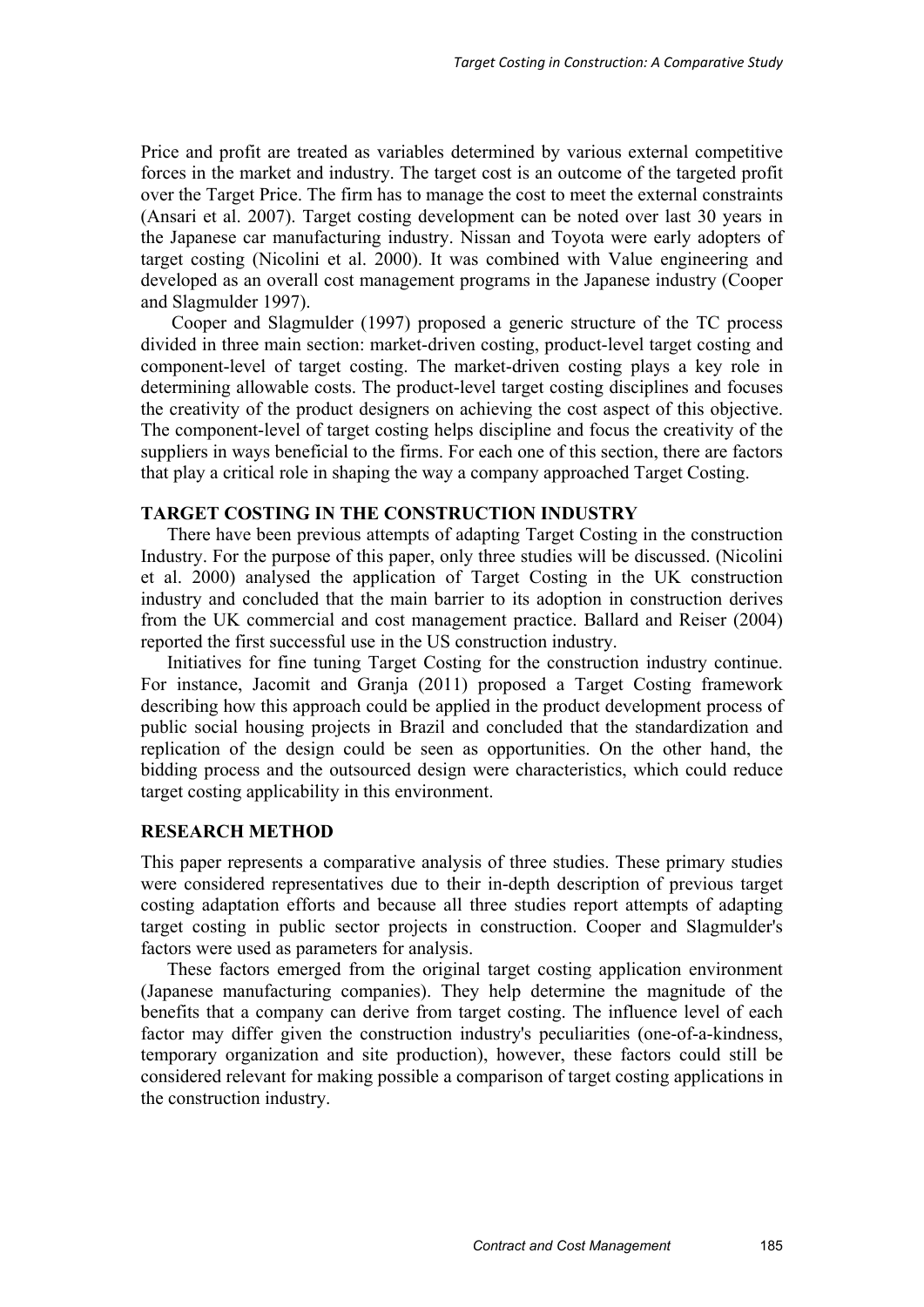While it could be argued that this comparison is based on the authors' subjective assessments, such a comparison could provide insights for future target costing implementation in public sector projects.

## **TARGET COSTING IMPLEMENTATION IN PUBLIC PROJECTS**

#### **UK MINISTRY OF DEFENSE PROJECTS**

Target costing application attempt was a collaboration between the Tavistock Institute & Ministry of Defense (MOD). It was an outcome of MOD's attempt to explore alternative procurement methods for avoiding high cost and adversarialism in projects. The aim of the attempt was to develop and demonstrate a systematic approach to the procurement and maintenance of the buildings to achieve improvements in value for money for the client while simultaneously achieving profit for project partners. The attempt consisted of two recreational facilities with swimming pools & gym for army training and estimated capital cost of £10 million  $& \text{\pounds}4$  million (Nicolini et al. 2000).

Multi Party Value Engineering (MPVE) was applied in both the projects. The General impression of V.E was that it improved the collaboration, however, there were few setbacks in V.E process were (Nicolini et al. 2000):

- Few parties observed biased behavior from client.
- Dispersed focus (Design v/s process).
- Few team members felt that V.E Process was too bureaucratic.
- Too biased towards the initial designs  $\&$  individual likings.
- It was observed that too many were involved in the V.E Process.
- V.E was steered by engineering oriented Project Managers instead of strategic cost planners. This led to focus on functionality first & tackled costing/cost reduction later. Justification stated was that complexity of tasks at hand was challenging.

The Overall process for the two pilot projects was based on the basic model of Target costing approach, following the process (Nicolini et al. 2000):

- Developing an option study & a Project Business case
- Understanding the customer requirements & defining product features.
- Costing the project at early stages: product initial cost estimates.
- Collecting & proving TLC (Through Life costing) Data.
- Modelling TLC using the cost model.
- Establishing the cost gap at project and sub-system (Cluster) level.
- Finalizing the price negotiations with the suppliers.
- Starting continuous Improvement based cost reduction activities.

The Pilot project surfaced critical issues related to the complexity to adopt throughlife and Value Engineering. It also highlighted various limitations due to lack of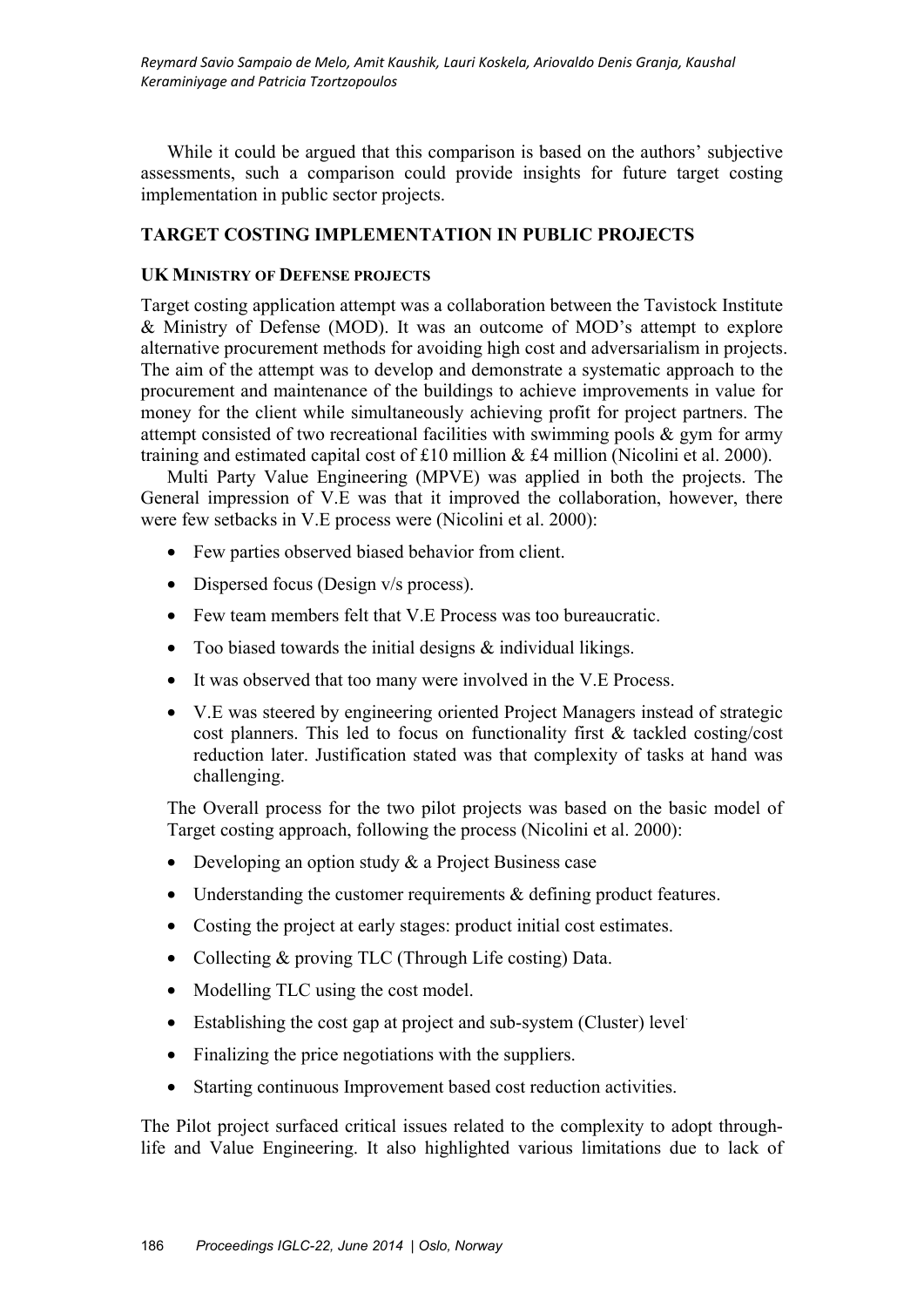durability data related to the construction elements and long term cost computation of the asset. The main barrier to target costing adoption is the existing commercial practices in the UK construction Industry. The understanding of 'cost' varies across various tiers in supply chain as main contractors sublet most of the work as a package, thus additional margins are added to a particular job. The current norm of design and inviting prices from suppliers alien to design development which results in series of 'prices' instead of true cost of the project/product (Nicolini et al. 2000).

#### **US PUBLIC HOSPITAL**

Continuous efforts to adapt the target costing manufacturing approach to the US construction industry resulted in a management approach called Target Value Design (TVD). TVD research has been undertaken within the framework of lean project delivery (Ballard 2008). The first successful TVD application in construction was reported by Ballard and Reiser (2004) in a design-build project in the USA. Sutter Health (a healthcare service provider in California/USA) has also pursued TVD application in association with its supply chain (Zimina et al. 2012).

More recently, The University of California, Berkeley's Project Production Systems Laboratory (P2SL) published a technical report describing the TVD application to the design phase of three hospital projects. For the purpose of this paper, the authors have decided to focus on the UCSF hospital project out of the three projects as other (UK, Brazil) projects in comparison are also public projects.

This TVD project is part of a 3-year research initiative launched in June 2010 by P2SL at the request of member company DPR Construction. The UCSF Medical Center at Mission Bay is a Greenfield integrated hospital complex on a 57-acre biomedical campus (Denerolle 2011).

Although it was not possible to apply all of the TVD principles on the project due to regulatory or legal restrictions, a partial TVD application still provided cost savings. Overall, the project team was able to reduce U\$100 million from the project cost.

#### **BRAZILIAN PUBLIC HOUSING**

Jacomit and Granja (2011) investigated target costing applicability within a non-profit low-income housing provider in Brazil. As the housing provider did not apply target costing, the relationship between its environment and target costing was established through a tentative causal model that describes how each chosen environmental characteristic would affect the target costing applicability. The typical project developed by this housing provider corresponds to the repetition of a standard product (five-story building without an elevator) inside a designed area.

In Jacomit and Granja's study, three types of environmental characteristics were identified: (i) characteristics that would raise target costing applicability (design standardization and replication of design) (ii) characteristics that would reduce target costing applicability (bidding process and outsourced design), and (iii) characteristics that drive target costing application (application purpose, decision maker and enduser participation in design).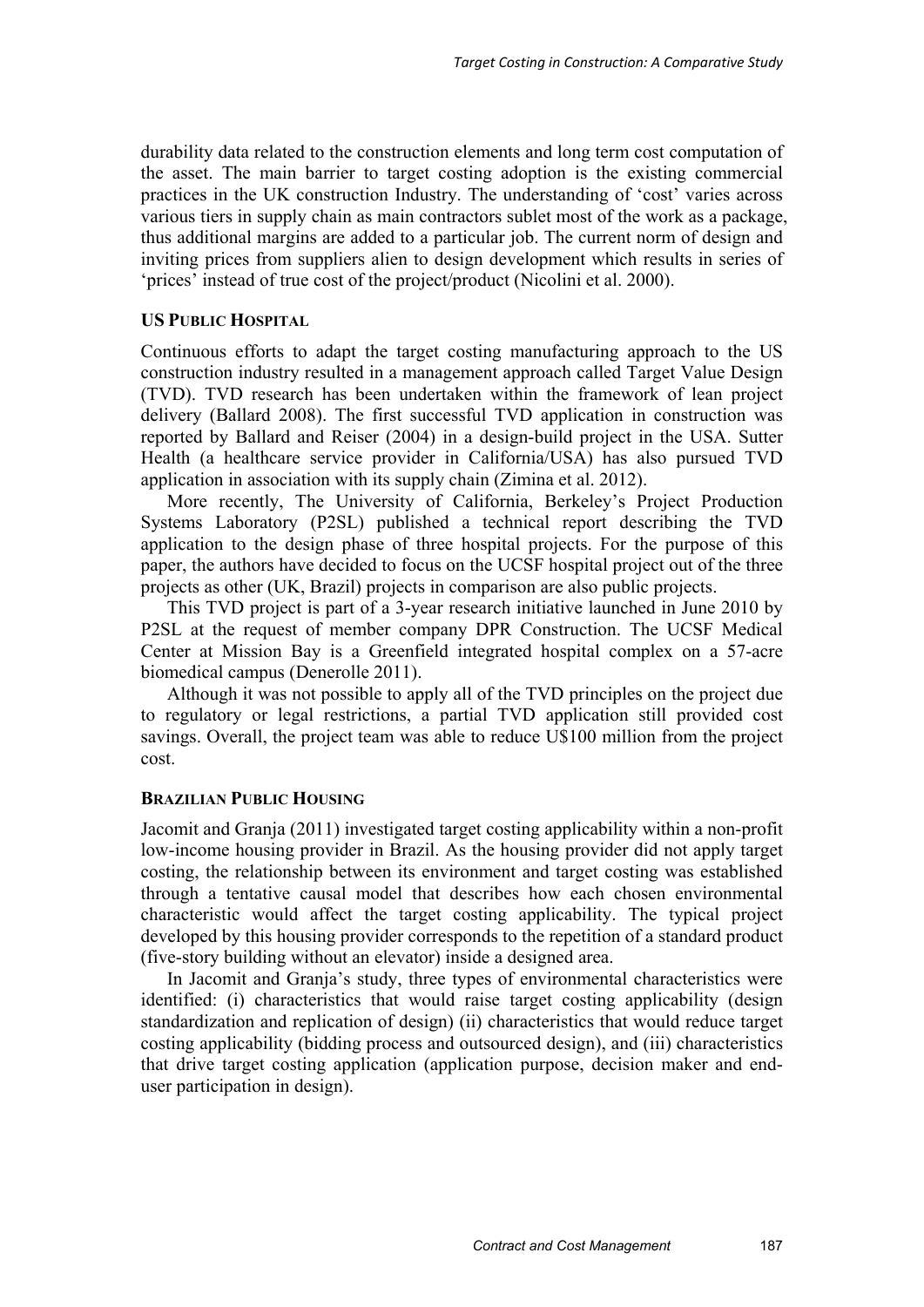## **ANALYSIS**

This section aims to analyses the relevance of the Cooper and Slagmulder's factors on the three studies.

## **INTENSITY OF COMPETITION**

It influences how much attention the firm should pay to competitive offerings in the target costing process. As the intensity of competition increases, so does the value of target costing to the firm. The intensity of competition primarily influence the entire target costing process (Cooper and Slagmulder 1997).

## **DISCUSSION**

While the target costing in the manufacturing industry begins with an analysis of the market conditions (customers and competitors), the three primary studies are more internally focused. The three studies have different application purposes. The TVD approach relies on the internal capabilities of an organization to achieve cost predictability. The British initiative also assumed an internal instead of an external one The British initiative was instigated by the realization of low performance of the UK construction industry. Due to the profitless nature of the Brazilian housing provider, target costing was envisioned as a transformation trigger to increase value by improving project functionality without raising costs. The three projects were not motivated by the intensity of competition. However, the motivation of the projects of achieving cost predictability (US), increasing the industry performance (UK) and providing better value to the customer (Brazil) would have helped in any attempt to address any competition in the construction industry.

## **NATURE OF CUSTOMER**

## **Degree of Customer Sophistication**

It determines how good customers are at detecting differences between the price, quality, and functionality of competitive products. In environments with sophisticated customers, the target costing process will have a strong external orientation because understanding the customers' requirements is critical (Cooper and Slagmulder 1997).

## **The rate at which customer requirements change**

It defines how quickly survival zones (cost, quality and functionality) move over time. Target costing is more beneficial in environments where consumer preferences change rapidly because under such conditions a firm is more likely to launch products that are outside their survival zones (Cooper and Slagmulder 1997).

#### **Degree of understanding of future product requirements**

As the degree of understanding increases, it becomes more beneficial to rely on known customer preferences to determine the future location of survival zones. Target costing is less beneficial in environments where the future locations of survival zones are hard to predict (Cooper and Slagmulder 1997).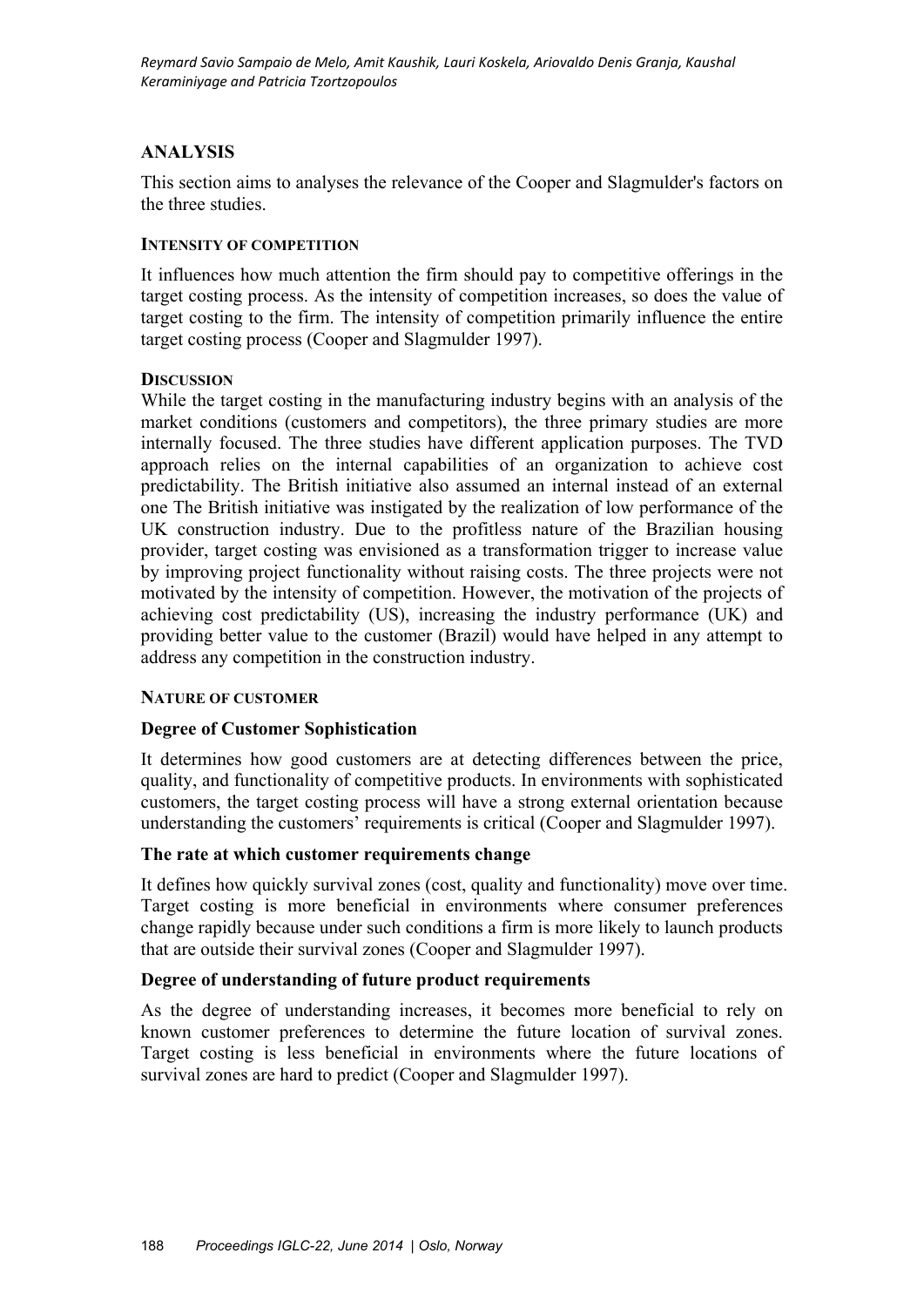## **DISCUSSION**

All three projects are public projects, however, the nature of the US and the UK customers differs from the investigated Brazilian customer. The US and the UK customers were highly sophisticated and well aware of their price and quality requirements. In the Brazilian environment, the consumer market was represented by low-income families, which are less sophisticated customers and enjoy less freedom of choice. Unlike manufacturing, the target costing process in the three studies were not market focused. The changes in customer requirements was high in the U.S attempt and due to implementation of Target Value Design the team were able to contain the cost of the project. The UK and Brazilian attempts faced less challenges with respect to changes in client requirements. The client had better understanding of the future requirements in all the three project. However, 'survival zone' application cannot be applied to any of the three attempts due the nature of projects (Public projects).

## **PRODUCT STRATEGY**

## **Number of Products in the line**

The greater the number of different products a firm supports, the higher is the overall level of customer satisfaction. As the number of products in the line increases, so does the effort expended on target costing because new product launches occur more frequently (Cooper and Slagmulder 1997).

## **Frequency of redesign**

Increase product functionality is a strategy pursued by many firms in the manufacturing industry. This objective is achieved by rapidly introducing new products, with each new generation incorporating the latest technology**.** The higher the rate of product introduction, the greater the benefits derived from target costing because the product development budget is higher, and therefore more is at risk (Cooper and Slagmulder 1997).

#### **Degree of Innovation**

As the degree of innovation increases, so does the cost of product development. Customer, competitor and supplier information can be invalidated by significant innovations in product design. Target costing is most difficult to apply to revolutionary products (Cooper and Slagmulder 1997).

#### **DISCUSSION**

Cooper and Slagmulder (1997) highlighted that the greater the variety of products in a line, the more benefits it could render, since it increases product development priority and further justifies the allocation of funds to the budget. However, in construction, a small variety of products being produced and replicated could, in fact, increase a product's development priority and its budget, reducing the impact of construction peculiarity one-of-a-kindness (Jacomit and Granja 2011).

The Brazilian attempt had low level of redesigning requirements due to the standard and replication nature of the project. It can be observed as client's desire for latest technology/specification (U.K. case), project's design complexity and change in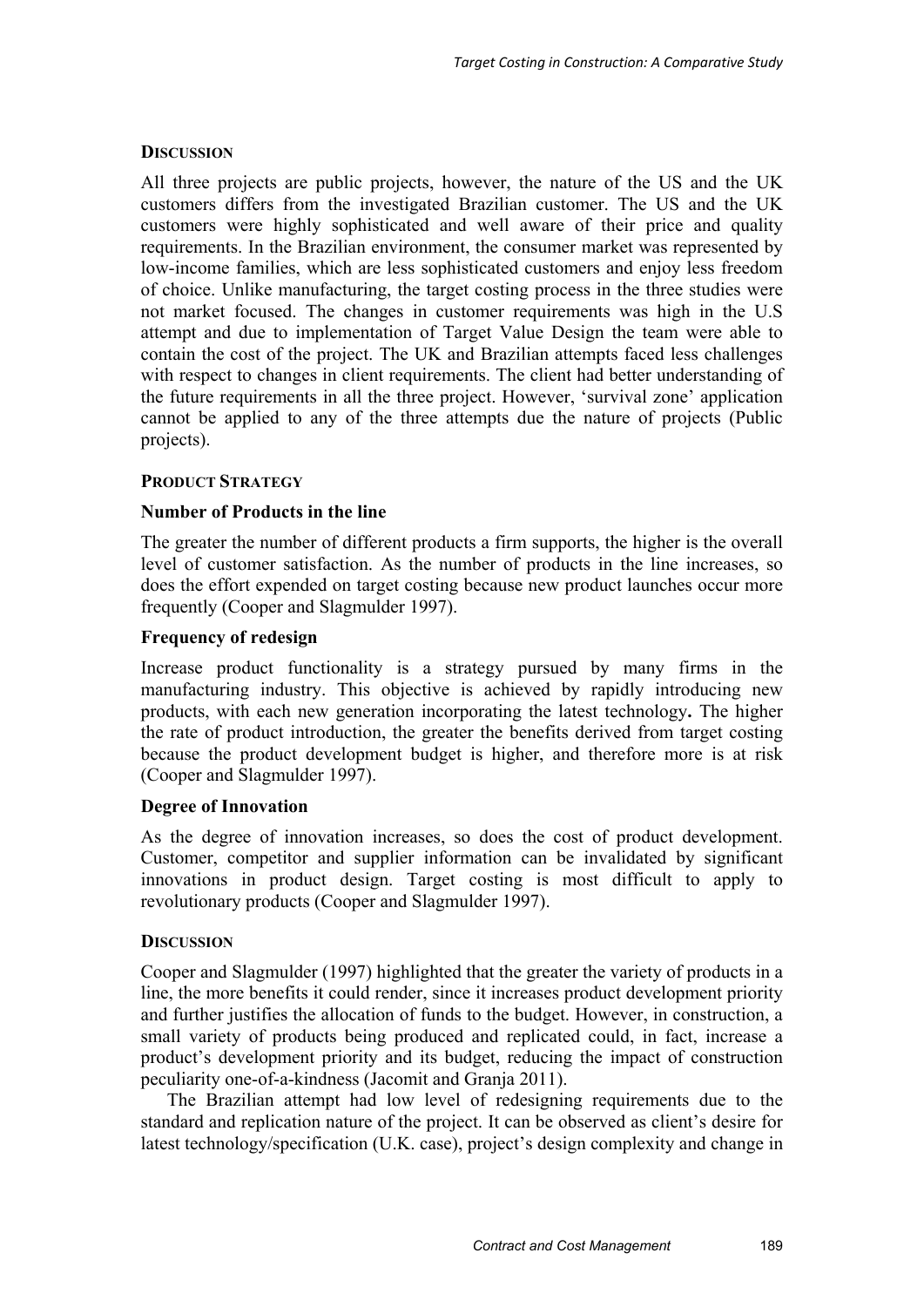client's requirements post design development (U.S. case) can lead to higher frequency of redesign.

Due to the nature of the project, the product development budget in the UK and US case were higher than Brazilian attempt. However, U.K & U.S projects demanded high level of innovation. Former due to the integration of Through Life cost (TLC), which required number of efforts to align the through life cost and design needs, and latter due to the project size and its complexity. The U.K. attempt's design development required certain redesigning effort due to TLC and unstructured Multi Party Value Engineering (MPVE) attempt while U.S. attempt faced redesigning requests from the client. It can be drawn that high level of innovation and high level of redesign requirements in a project are highly relevant factors/conditions for target costing implementation.

#### **CHARACTERISTICS OF THE PRODUCT**

#### **Product Complexity**

It captures the number of components in the product and the number of distinct production steps required to manufacture it, the difficulty of manufacturing the components it contains, and the range of technologies required to produce them. As the complexity of product grows, the benefits of target costing increase (Cooper and Slagmulder 1997).

## **Magnitude of Up – front investments**

Firms that produce products with very low product development cost are often willing to launch numerous products each year with the expectation that only a few will be successful. When up-front investments are small, the benefits of target costing are lower (Cooper and Slagmulder 1997).

#### **Duration of product development**

The length of time taken to develop a new product also helps determine the benefits derived from product-level target costing. As the product design cycle increases in length, the target costing system typically becomes more complex (Cooper and Slagmulder 1997).

#### **DISCUSSION**

All three studied projects differ in terms of complexity. While the TVD practice is mostly pursued in large highly complex healthcare projects, the Brazilian initiative investigated target costing applicability in a standard product. The UK initiative was a complex, high investment upfront attempt with a reasonable standard product with high level of specification requirements. All three attempts have high magnitude of up-front investment with US attempt having the longer product development time.

#### **SUPPLIER-BASE STRATEGY**

## **Degree of horizontal integration**

It captures the percentage of the total cost of the firm's products are sourced externally. When a greater percentage of the product is externally sourced, the potential savings are greater because target costs can be developed for each of the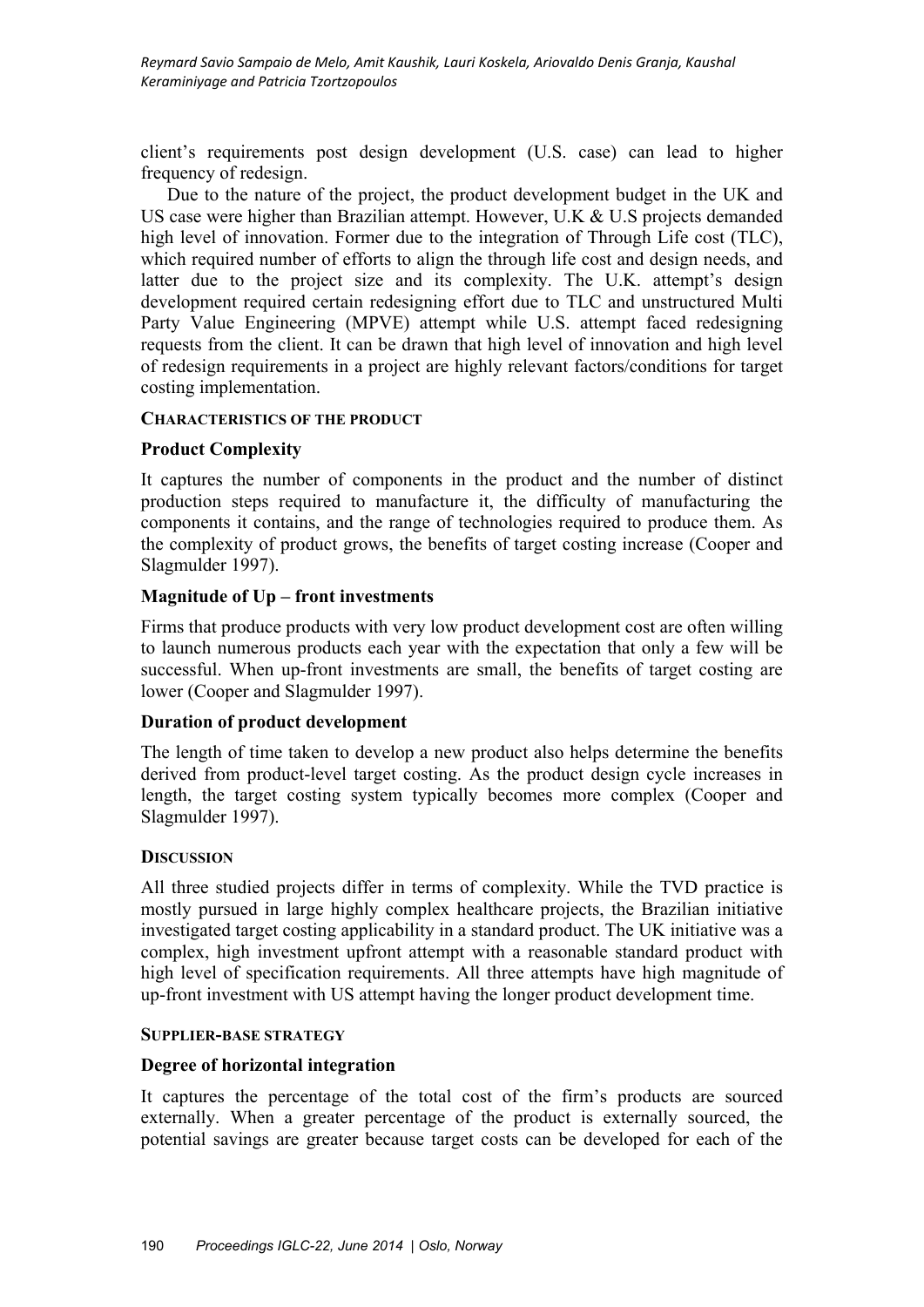externally acquired component and can be used to create pressure on suppliers to reduce price.

## **Power over major suppliers**

It helps establish the ability of the firm to legislate selling prices to its suppliers. The more power the firm has over its suppliers, the more benefits it can derive from target costing by using it to create cost pressure on its suppliers.

## **Nature of supplier relation**

It deals with the degree of cooperation the firm can expect from its suppliers and in particular the amount of design and cost information sharing. As supplier relations become more cooperative, the target costing process in general and the componentlevel step, in particular, become richer and more beneficial.

#### **DISCUSSION**

All of the three studied initiatives were public sector projects in which procurement restrictions usually prevent early collaboration among key project stakeholders during the early stages of product development. UK commercial and cost management practice were pointed out as the main barrier to the adoption of a fully-fledged version of target costing. Large contractors often operate without a complete understanding of costs through the supply chain (Nicolini et al. 2000).

The Brazilian initiative highlighted that the bidding process reduces cost reduction opportunities associated with the supply chain. Despite low bid based selections have traditionally been used in the public sector, the US initiative used a multi-criteria contractor selection (best value selection) to establish incentives to increase contractor alignment with owner needs. All the attempts highlights that supplier based strategy is highly important in the implementation of target costing. Table 1 summarizes the comparison results.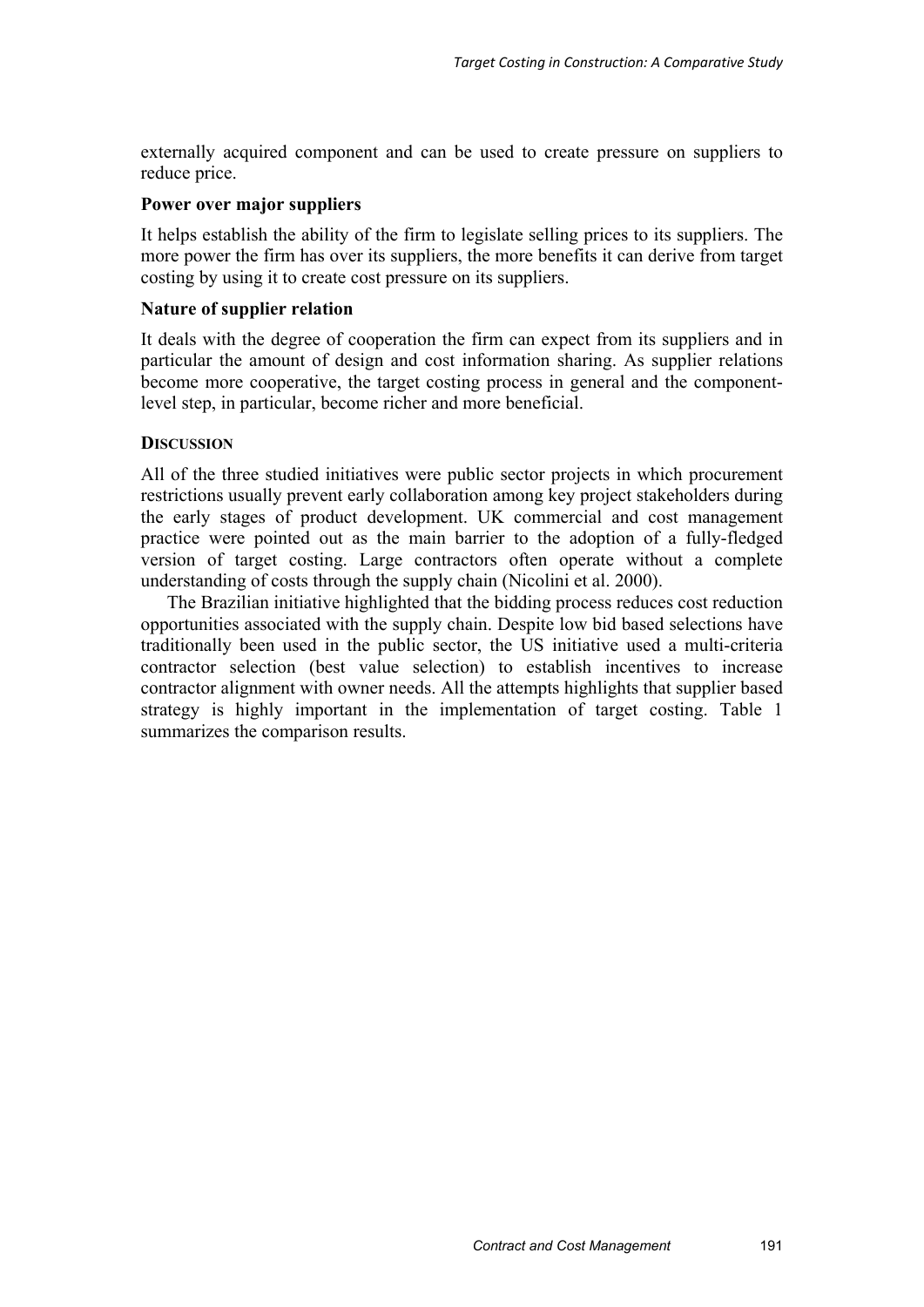| <b>Factors</b>                                            | <b>UK Ministry of</b><br><b>Defense</b><br>projects | <b>US Public Hospital</b> | <b>Brazilian Public</b><br><b>Housing</b> |
|-----------------------------------------------------------|-----------------------------------------------------|---------------------------|-------------------------------------------|
| <b>Intensity of competition</b>                           | not applicable in this context                      |                           |                                           |
| <b>Nature of customer</b>                                 |                                                     |                           |                                           |
| Degree of Customer<br>Sophistication                      | High                                                | High                      | Low                                       |
| The rate at which customer<br>requirements change         | Low                                                 | High                      | Low                                       |
| Degree of understanding of<br>future product requirements | High                                                | High                      | Medium                                    |
| <b>Product Strategy</b>                                   |                                                     |                           |                                           |
| Number of Products in the line                            | not applicable in construction domain               |                           |                                           |
| Frequency of redesign                                     | High                                                | High                      | Low                                       |
| Degree of Innovation                                      | High                                                | High                      | Low                                       |
| <b>Characteristics of the product</b>                     |                                                     |                           |                                           |
| <b>Product Complexity</b>                                 | Medium                                              | High                      | Low                                       |
| Magnitude of Up - front<br>investments                    | Medium                                              | High                      | Medium                                    |
| Duration of product<br>development                        | Medium                                              | High                      | Medium                                    |
| <b>Supplier-base strategy</b>                             |                                                     |                           |                                           |
| Degree of horizontal integration                          | Medium                                              | Medium                    | Low                                       |
| Power over major suppliers                                | High                                                | Medium                    | Low                                       |
| Nature of supplier relation                               | Hybrid                                              | Collaborative             | Adversarial                               |

# Table 1. Comparison of three studies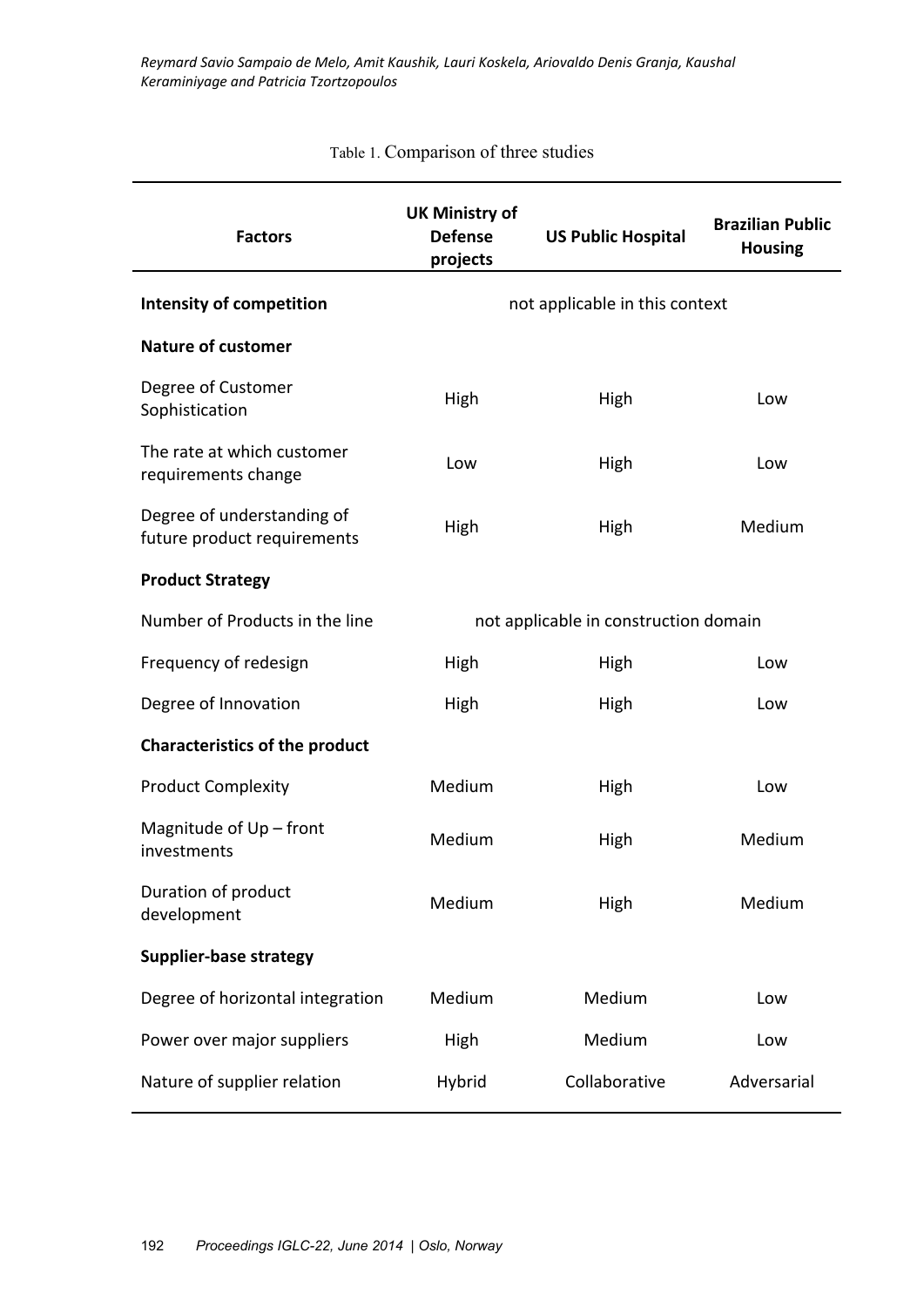#### **CONCLUSION**

Any target costing adaptation for the construction industry is likely to manifest itself in different ways given the uniqueness and site-based nature of the projects and industry. The inferences derived from the qualitative comparison of the three studies cannot be generalized on a larger scale and only few simplified conclusions can be drawn.

The main lesson learnt from the comparison was that the three factors related to supplier-base strategy (Degree of horizontal integration, Power over major suppliers and Nature of supplier relation) are potentially relevant to future target costing implementation in public sector projects. While Design-Bid-Build is still the delivery method most frequently used in the construction industry, public owners can take a more proactive approach to ensure the level of supply chain integration needed for target costing application.

Cooper and Slagmulder (1997) pose six key questions that organizations should ask in deciding if the direction of their organization is supportive of target costing. The question of whether supplier relations are becoming more critical to the survival of the company focuses on how supplier relations are changing. As the level of outsourcing in the construction industry increases, the role of supplier relations become more critical in the target costing process.

It can also be highlighted that factors related to the nature of customer (Degree of Customer Sophistication, rate at which customer requirements change and Degree of understanding of future product requirements) are also relevant to target costing implementation. Customer knowledge about required product, their change requirements would influence the implementation of target costing. However, public projects are not under the competitive market hence the future product requirement factor is not highly relevant to target costing implementations in public sector projects.

Similarly, factors under Product Strategy are also relevant except number of product in the line. It has been noted that Frequency of redesign and Degree of innovation also act as a highly relevant factor for target costing implementation.

#### **ACKNOWLEDGMENTS**

Thanks are due to the São Paulo Research Foundation (FAPESP) for the concession of a scholarship to the first author, TSB (Technology Strategy Board, UK) for funding the research project in the UK, and the  $22<sup>th</sup>$  IGLC conference anonymous reviewers for their valuable comments on the early version of this paper.